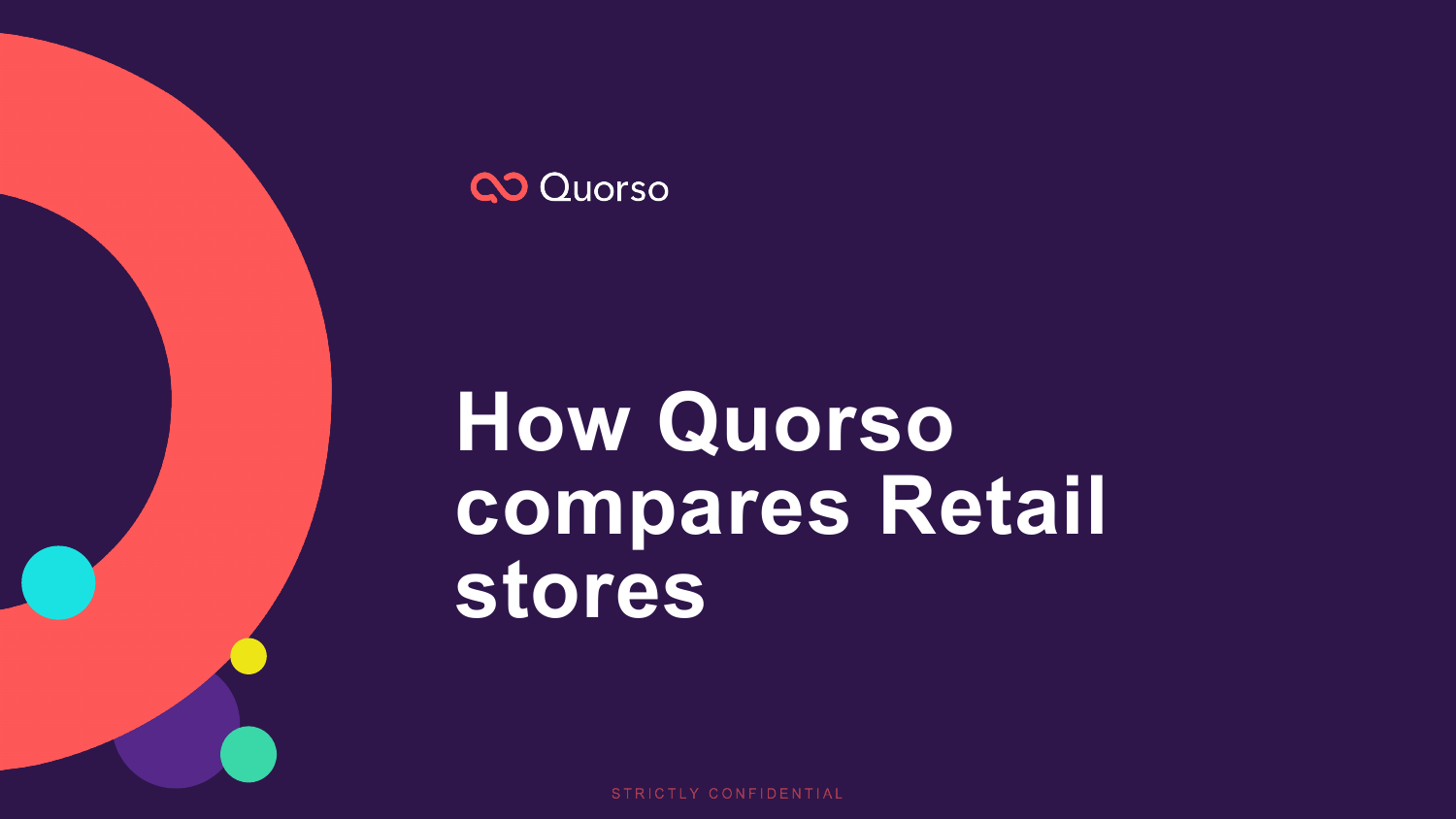## **Overview of Quorso's comparison logic**

We know that all of the stores in your organisation are unique and have different trading patterns. So how are they comparable?

Quorso accounts for differences by avoiding direct store-store comparisons. Instead, it measures the performance of each product category individually, and then does two things:

- 1. For every product area (e.g. apples), Quorso looks at your actual performance vs the average peer performance after it has been normalized by the revenue of the parent-level category.
	- What this means is, if all other stores had the same sales of Fruit as you, how much would we expect to be attributable to Apples? Are you over or under performing on this expectation?
- 2. For each product category, stores are only compared to a sub-set of other stores with a **similar proportion** of space allocated to that product.

This means that performance values are adjusted to account for buying power and market trends in your specific area.

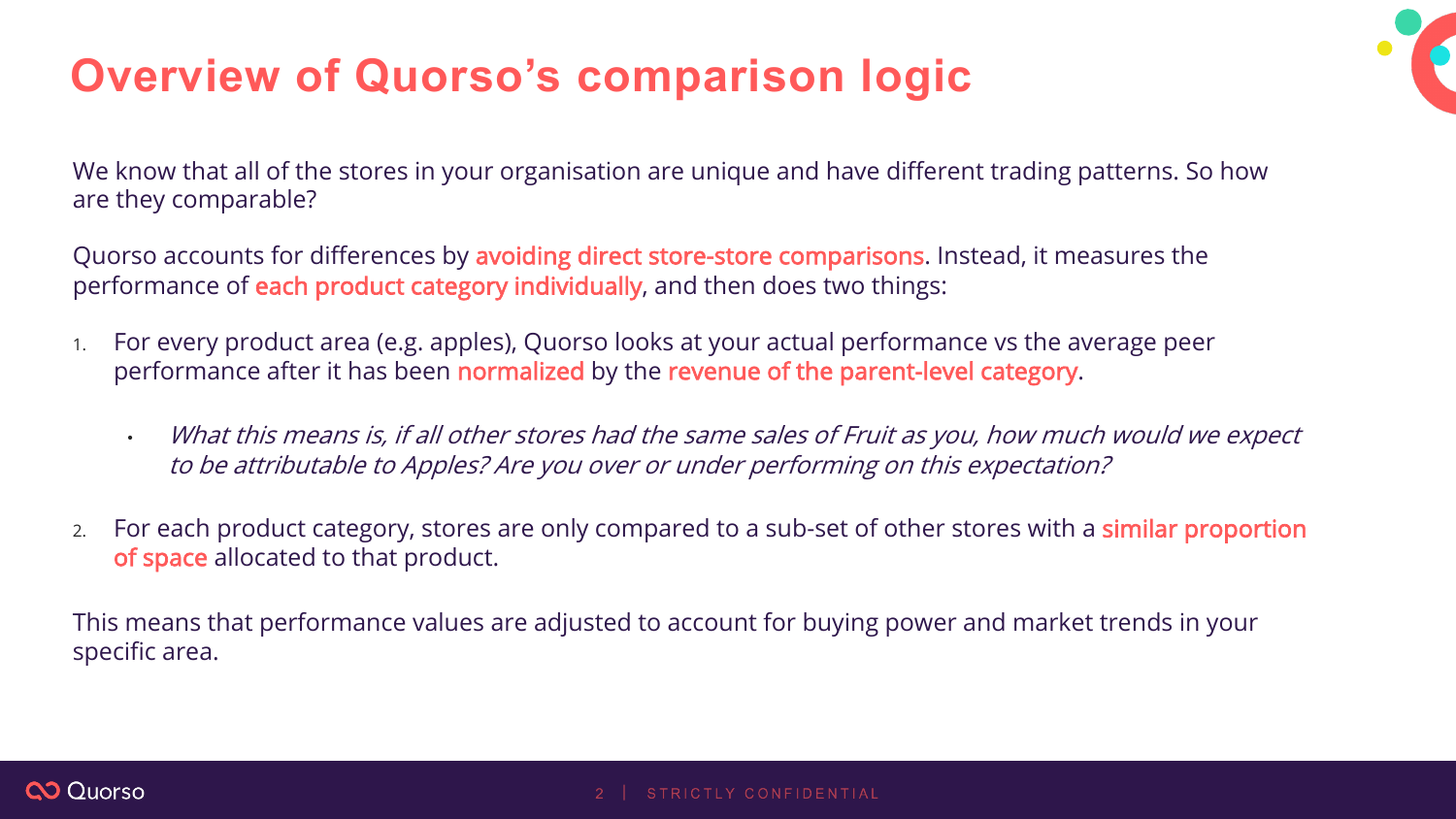## **Worked example**

#### 1. Store A sells \$150 of Apples, while Store B sells \$900.



3. Showing you that for Apples, Store A is underperforming relative to Store B by 50%.

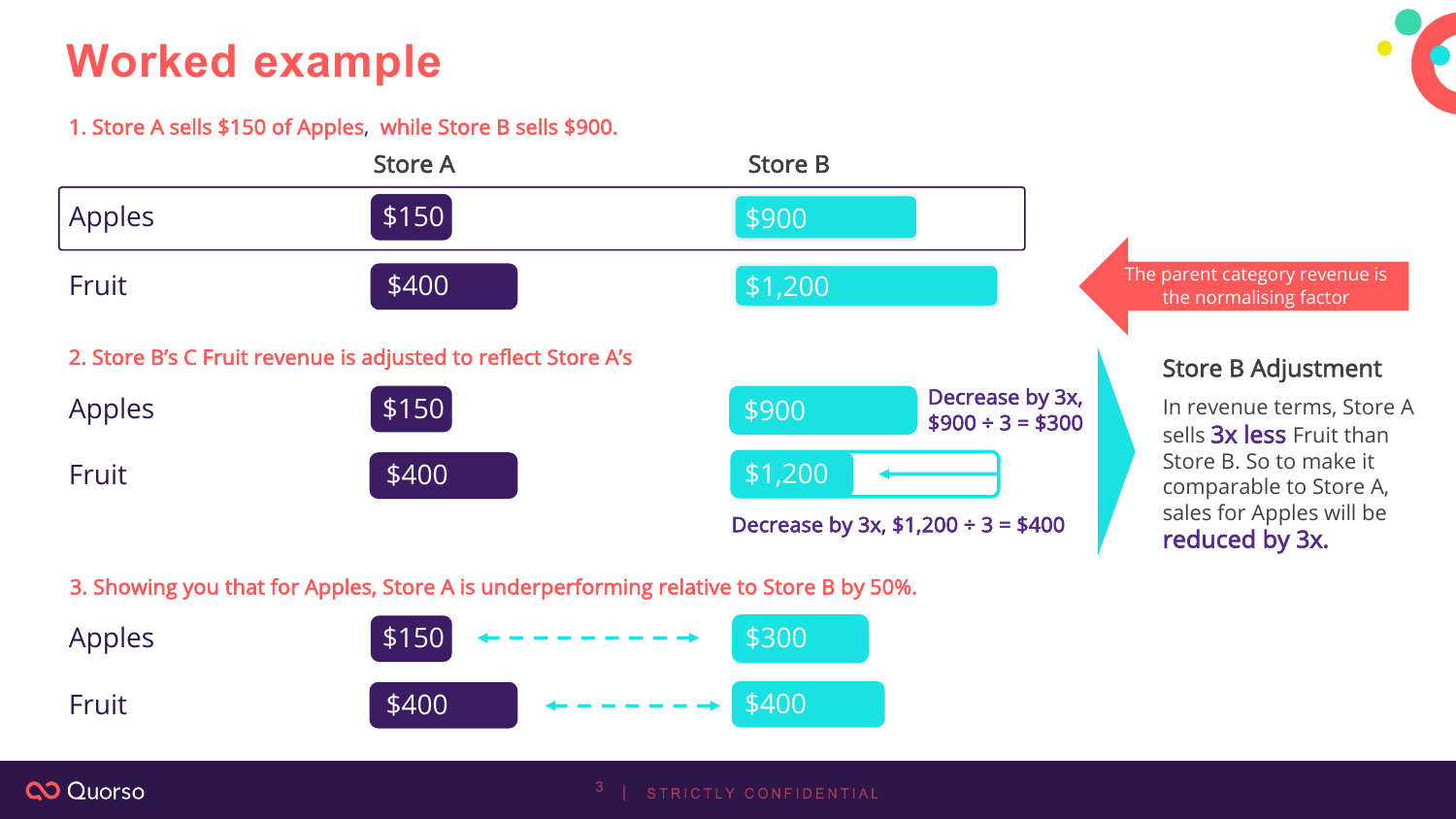

So remember: when you see a list of stores that you are being compared to in Quorso, you are not being compared directly, but instead are being compared to a sub-set of stores, at a product category level, after their performance has been been normalized to match your circumstances.